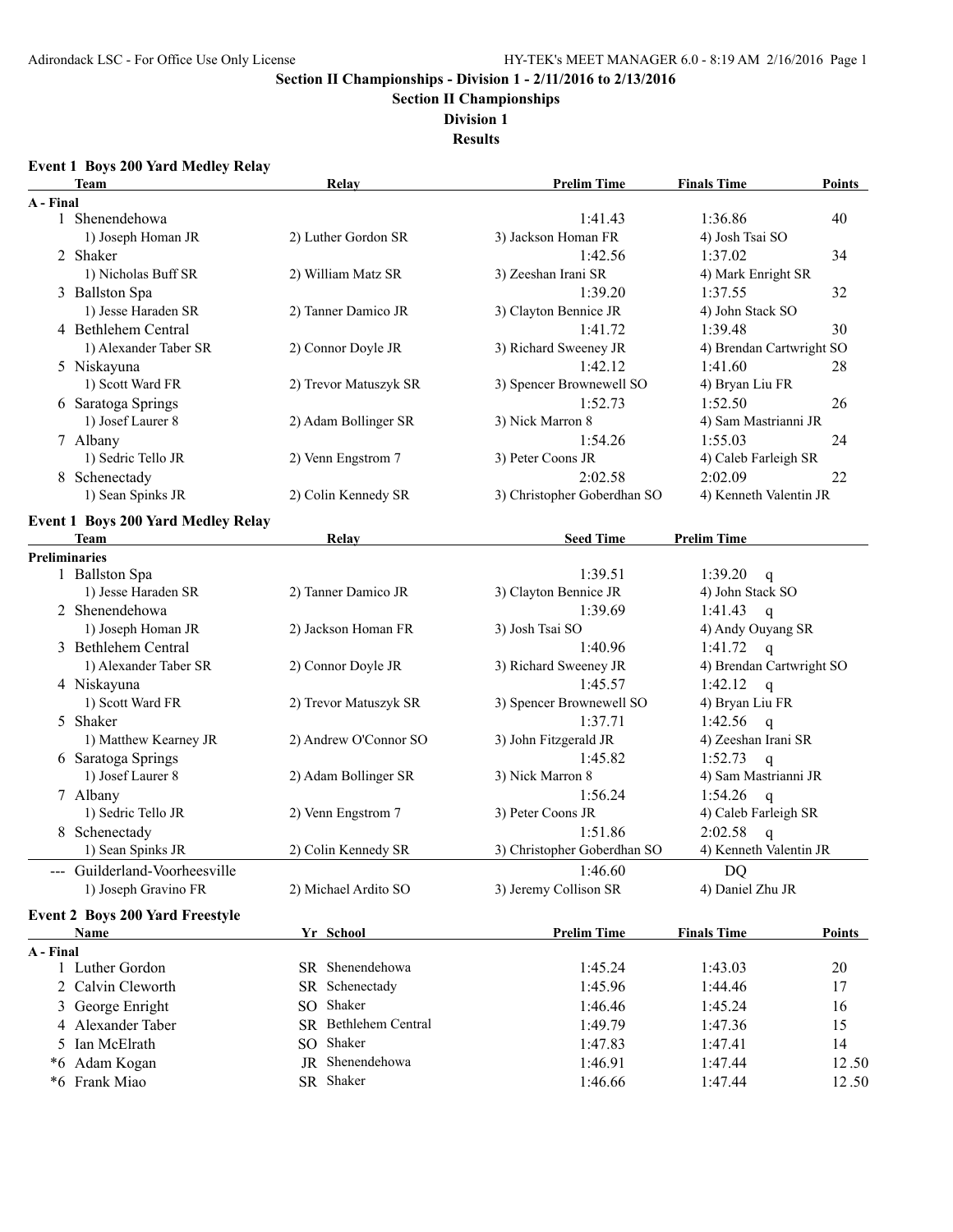**Section II Championships**

**Division 1**

**Results**

|                      | A - Final  (Event 2 Boys 200 Yard Freestyle) |           |                                |                    |                    |   |                |
|----------------------|----------------------------------------------|-----------|--------------------------------|--------------------|--------------------|---|----------------|
|                      | Name                                         |           | Yr School                      | <b>Prelim Time</b> | <b>Finals Time</b> |   | <b>Points</b>  |
| 8                    | James Bonga                                  |           | SR Ballston Spa                | 1:49.65            | 1:48.87            |   | 11             |
| <b>B</b> - Final     | 9 Ethan Bachert                              |           |                                |                    |                    |   |                |
|                      |                                              |           | JR Niskayuna                   | 1:50.17            | 1:48.42            |   | 9              |
|                      | 10 Peter Schmeer                             | FR        | Shaker<br>SO Bethlehem Central | 1:52.16            | 1:51.28            |   | 7              |
| 11                   | John Moloney                                 |           |                                | 1:52.52            | 1:52.56            |   | 6              |
|                      | 12 Derek Wolfe                               |           | SO Niskayuna                   | 1:54.30            | 1:52.58            |   | 5              |
| 13                   | Jack Ryan                                    | SO.       | Shenendehowa                   | 1:54.24            | 1:52.70            |   | 4              |
|                      | 14 Nate Marron                               | SO.       | Saratoga Springs               | 1:54.27            | 1:53.54            |   | 3              |
|                      | 15 Kevin Ostrander                           | SR.       | Shenendehowa                   | 1:53.06            | 1:53.78            |   | $\overline{c}$ |
|                      | 16 Matthew Clarke                            |           | JR Bethlehem Central           | 1:52.08            | 1:55.39            |   | 1              |
|                      | <b>Event 2 Boys 200 Yard Freestyle</b>       |           |                                |                    |                    |   |                |
|                      | Name                                         |           | Yr School                      | <b>Seed Time</b>   | <b>Prelim Time</b> |   |                |
| <b>Preliminaries</b> |                                              |           | SR Shenendehowa                | 1:46.15            |                    |   |                |
|                      | 1 Luther Gordon                              |           |                                | 1:47.04            | 1:45.24            | q |                |
| 2                    | Calvin Cleworth                              |           | SR Schenectady<br>SO Shaker    |                    | 1:45.96            | q |                |
| 3                    | George Enright                               |           | SR Shaker                      | 1:47.19            | 1:46.46            | q |                |
|                      | 4 Frank Miao                                 |           | Shenendehowa                   | 1:51.04            | 1:46.66            | q |                |
| 5.                   | Adam Kogan                                   | JR        |                                | 1:50.06            | 1:46.91            | q |                |
| 6                    | Ian McElrath                                 |           | SO Shaker                      | 1:50.75            | 1:47.83            | q |                |
| 7                    | James Bonga                                  |           | SR Ballston Spa                | 1:49.68            | 1:49.65            | q |                |
|                      | Alexander Taber                              |           | <b>SR</b> Bethlehem Central    | 1:48.65            | 1:49.79            | q |                |
| 9                    | <b>Ethan Bachert</b>                         |           | JR Niskayuna                   | 1:52.06            | 1:50.17            | q |                |
| 10                   | <b>Matthew Clarke</b>                        | JR        | Bethlehem Central              | 1:56.53            | 1:52.08            | q |                |
|                      | 11 Peter Schmeer                             |           | FR Shaker                      | 1:58.16            | 1:52.16            | q |                |
|                      | 12 John Moloney                              | SO.       | Bethlehem Central              | 1:58.90            | 1:52.52            | q |                |
|                      | 13 Kevin Ostrander                           | <b>SR</b> | Shenendehowa                   | 1:58.20            | 1:53.06            | q |                |
| 14                   | Jack Ryan                                    |           | SO Shenendehowa                | 1:56.70            | 1:54.24            | q |                |
| 15                   | Nate Marron                                  | SO.       | Saratoga Springs               | 1:54.78            | 1:54.27            | q |                |
|                      | 16 Derek Wolfe                               |           | SO Niskayuna                   | 2:01.01            | 1:54.30            | q |                |
| 17                   | Jacob Rosenblum                              |           | SR Bethlehem Central           | 1:56.91            | J1:54.30           |   |                |
|                      | 18 David Dennett                             |           | SO Saratoga Springs            | 1:57.28            | 1:55.38            |   |                |
| 19                   | Mark Lipkin                                  |           | 8 Niskayuna                    | 2:00.56            | 1:56.38            |   |                |
| 20                   | <b>Trevor Grigas</b>                         |           | SO Niskayuna                   | 1:57.85            | 1:57.26            |   |                |
|                      | 21 Andrew Canjura                            |           | FR Saratoga Springs            | 2:03.20            | 2:00.23            |   |                |
|                      | 22 Justin Nhan                               |           | SO Guilderland-Voorheesville   | 2:05.06            | 2:06.28            |   |                |
|                      | 23 Micheal Masten                            |           | 8 Saratoga Springs             | 2:09.86            | 2:08.07            |   |                |
|                      | 24 Trevor McHugh                             |           | SR Guilderland-Voorheesville   | 2:09.57            | 2:08.93            |   |                |
|                      |                                              |           |                                |                    |                    |   |                |
|                      | Event 3 Boys 200 Yard IM<br>Name             |           | Yr School                      | <b>Prelim Time</b> | <b>Finals Time</b> |   | <b>Points</b>  |
| A - Final            |                                              |           |                                |                    |                    |   |                |
|                      | 1 William Matz                               |           | SR Shaker                      | 1:55.61            | 1:53.36            |   | 20             |
| $\overline{2}$       | Zach Zwijacz                                 |           | SO Saratoga Springs            | 1:54.66            | 1:53.60            |   | 17             |
| 3                    | Joseph Homan                                 |           | JR Shenendehowa                | 1:55.11            | 1:55.93            |   | 16             |
|                      | 4 Connor Doyle                               |           | JR Bethlehem Central           | 1:58.23            | 1:58.40            |   | 15             |
|                      | 5 Nicholas Buff                              |           | SR Shaker                      | 2:00.15            | 2:00.42            |   | 14             |
|                      | 6 Kaleb Hotaling                             |           | FR Shenendehowa                | 1:58.65            | 2:00.43            |   | 13             |
|                      | 7 Trevor Matuszyk                            |           | SR Niskayuna                   | 2:00.51            | 2:01.67            |   | 12             |
|                      |                                              |           |                                |                    |                    |   |                |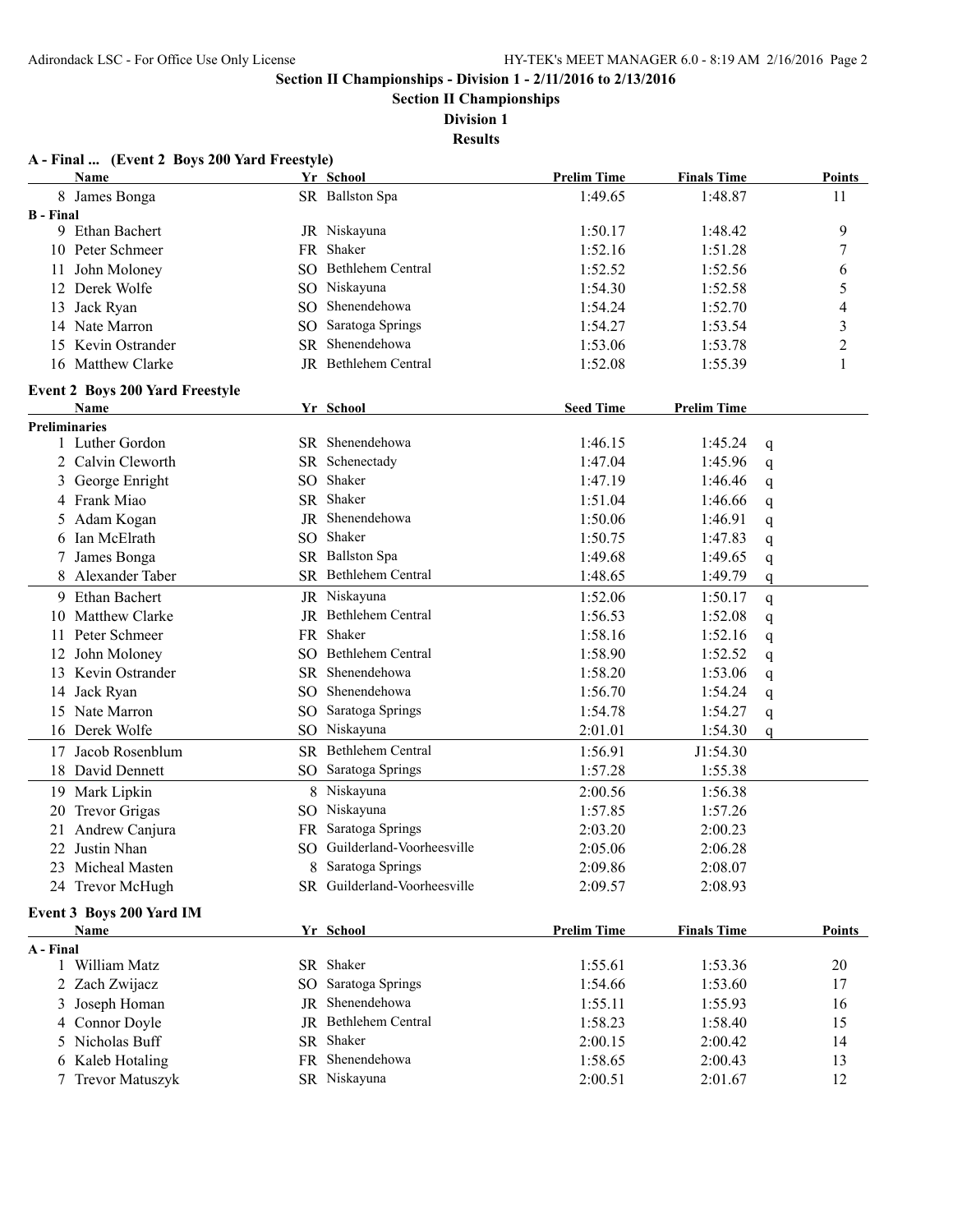**Section II Championships**

**Division 1 Results**

#### **A - Final ... (Event 3 Boys 200 Yard IM)**

|                      | <b>Name</b>                           |    | Yr School                    | <b>Prelim Time</b> | <b>Finals Time</b> | <b>Points</b> |
|----------------------|---------------------------------------|----|------------------------------|--------------------|--------------------|---------------|
|                      | 8 Tanner Damico                       |    | JR Ballston Spa              | 2:00.70            | 2:01.89            | 11            |
| <b>B</b> - Final     |                                       |    |                              |                    |                    |               |
|                      | 9 Steven Yu                           |    | SO Shaker                    | 2:00.90            | 1:59.04            | 9             |
|                      | 10 Brian Harding                      |    | SO Shenendehowa              | 2:01.91            | 2:01.91            | 7             |
|                      | 11 Jeremy Collison                    |    | SR Guilderland-Voorheesville | 2:02.95            | 2:03.03            | 6             |
|                      | 12 Scott Ward                         |    | FR Niskayuna                 | 2:05.42            | 2:04.39            | 5             |
|                      | 13 Joseph Bouchard                    | JR | Shaker                       | 2:08.49            | 2:08.42            | 4             |
|                      | 14 Juneau Wang                        |    | Bethlehem Central            | 2:09.88            | 2:10.28            | 3             |
| 15                   | Zack Lassetter                        | 8  | Shenendehowa                 | 2:10.57            | 2:10.83            | 2             |
|                      | 16 Adam Bollinger                     |    | SR Saratoga Springs          | 2:10.75            | 2:13.48            | 1             |
|                      | Event 3 Boys 200 Yard IM              |    |                              |                    |                    |               |
|                      | Name                                  |    | Yr School                    | <b>Seed Time</b>   | <b>Prelim Time</b> |               |
| <b>Preliminaries</b> |                                       |    |                              |                    |                    |               |
|                      | 1 Zach Zwijacz                        |    | SO Saratoga Springs          | 1:57.05            | 1:54.66            | q             |
|                      | 2 Joseph Homan                        | JR | Shenendehowa                 | 2:00.40            | 1:55.11            | q             |
|                      | 3 William Matz                        |    | SR Shaker                    | 1:56.34            | 1:55.61            | q             |
|                      | 4 Connor Doyle                        |    | JR Bethlehem Central         | 2:02.72            | 1:58.23            | q             |
|                      | 5 Kaleb Hotaling                      |    | FR Shenendehowa              | 2:05.56            | 1:58.65            | q             |
|                      | 6 Nicholas Buff                       |    | SR Shaker                    | 2:04.03            | 2:00.15            | q             |
|                      | 7 Trevor Matuszyk                     |    | SR Niskayuna                 | 2:06.37            | 2:00.51            | q             |
| 8                    | Tanner Damico                         |    | JR Ballston Spa              | 2:02.04            | 2:00.70            | q             |
|                      | 9 Steven Yu                           |    | SO Shaker                    | 2:00.42            | 2:00.90            | q             |
|                      | 10 Brian Harding                      |    | SO Shenendehowa              | 2:05.46            | 2:01.91            | q             |
| 11                   | Jeremy Collison                       |    | SR Guilderland-Voorheesville | 2:02.90            | 2:02.95            | q             |
|                      | 12 Scott Ward                         |    | FR Niskayuna                 | 2:07.69            | 2:05.42            | q             |
| 13                   | Joseph Bouchard                       | JR | Shaker                       | 2:11.96            | 2:08.49            | q             |
|                      | 14 Juneau Wang                        |    | Bethlehem Central            | 2:11.50            | 2:09.88            | q             |
|                      | 15 Zack Lassetter                     | 8  | Shenendehowa                 | 2:12.58            | 2:10.57            | q             |
|                      | 16 Adam Bollinger                     |    | SR Saratoga Springs          | 2:12.60            | 2:10.75            | q             |
|                      | 17 Benjamin Goodrich                  |    | SO Bethlehem Central         | 2:16.23            | 2:12.94            |               |
|                      | 18 Ben Cazer                          |    | SR Niskayuna                 | 2:14.20            | 2:14.06            |               |
|                      | 19 Nick Marron                        |    | 8 Saratoga Springs           | 2:19.92            | 2:15.79            |               |
|                      | 20 Samuel Cole                        |    | FR Guilderland-Voorheesville | 2:22.04            | 2:16.34            |               |
|                      | 21 Ryan Fisk                          |    | SO Bethlehem Central         | 2:25.54            | 2:16.45            |               |
|                      | 22 Owen LaFlamme                      |    | SO Niskayuna                 | 2:21.44            | 2:18.16            |               |
|                      | 23 Alexander Hodge                    |    | FR Ballston Spa              | 2:22.27            | 2:18.60            |               |
|                      | 24 Karl Burkert                       |    | SO Ballston Spa              | 2:31.20            | 2:28.22            |               |
|                      | 25 Connor Walton                      |    | SR Schenectady               | 2:33.47            | 2:28.72            |               |
|                      | <b>Event 4 Boys 50 Yard Freestyle</b> |    |                              |                    |                    |               |
|                      | <b>Name</b>                           |    | Yr School                    | <b>Prelim Time</b> | <b>Finals Time</b> | <b>Points</b> |
| A - Final            |                                       |    |                              |                    |                    |               |
|                      | 1 Zeeshan Irani                       |    | SR Shaker                    | 21.87              | 21.74              | 20            |
|                      | 2 Clayton Bennice                     |    | JR Ballston Spa              | 21.92              | 21.87              | 17            |
|                      | 3 Brendan Cartwright                  |    | SO Bethlehem Central         | 22.04              | 21.89              | 16            |
|                      | 4 Mark Enright                        |    | SR Shaker                    | 21.96              | 22.13              | 15            |
|                      | *5 John Stack                         |    | SO Ballston Spa              | 22.45              | 22.74              | 13.50         |
|                      | *5 Josh Tsai                          |    | SO Shenendehowa              | 22.52              | 22.74              | 13.50         |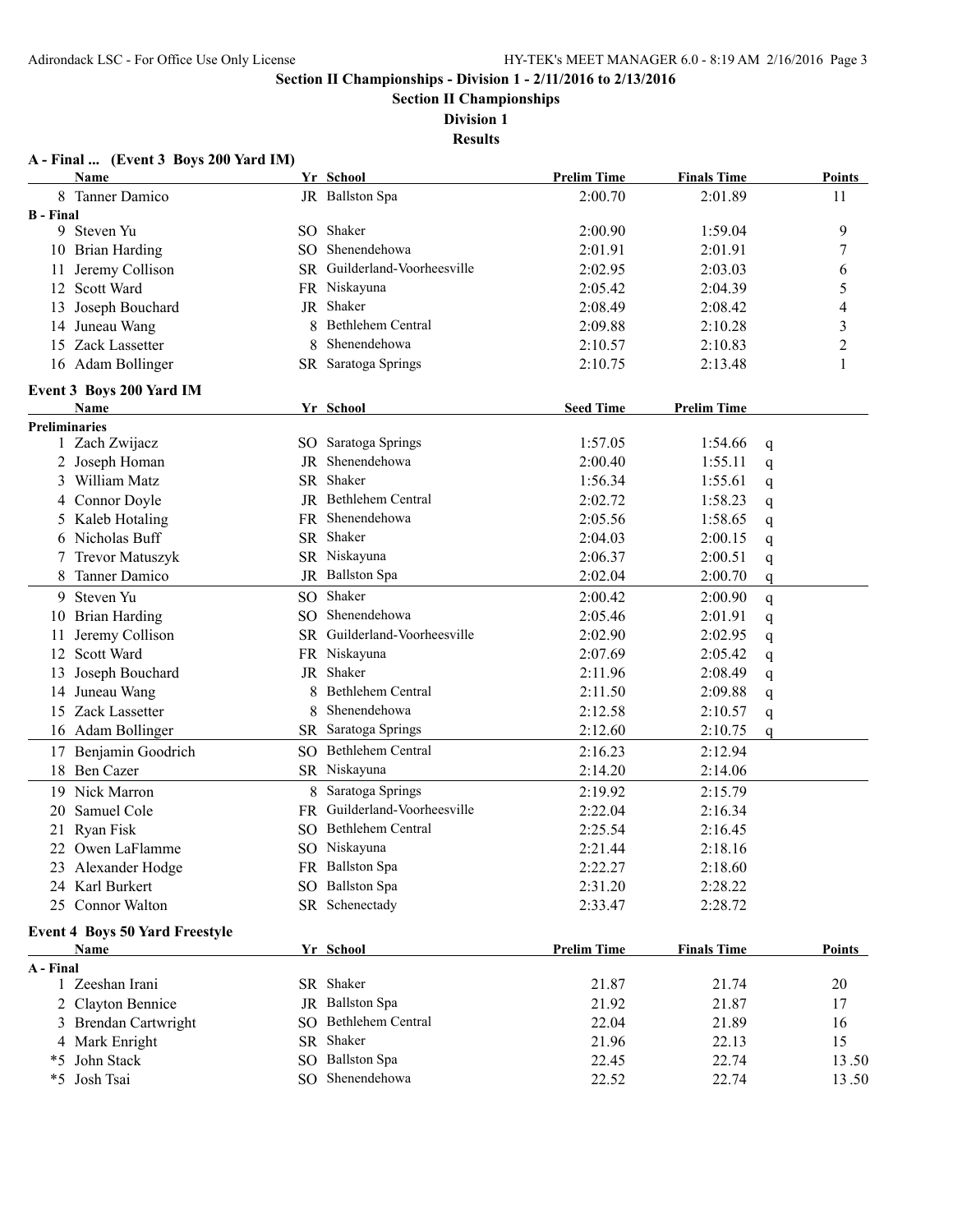**Section II Championships**

**Division 1**

**Results**

|                      | Name                                  |     | Yr School                    | <b>Prelim Time</b> | <b>Finals Time</b> | Points                  |
|----------------------|---------------------------------------|-----|------------------------------|--------------------|--------------------|-------------------------|
|                      | 7 Bryan Liu                           |     | FR Niskayuna                 | 22.86              | 22.78              | 12                      |
|                      | 8 Dillon Harding                      |     | SR Shenendehowa              | 22.74              | 22.83              | 11                      |
| <b>B</b> - Final     |                                       |     |                              |                    |                    |                         |
|                      | 9 Joseph Gravino                      |     | FR Guilderland-Voorheesville | 22.88              | 22.57              | 9                       |
|                      | 10 Daniel Zhu                         |     | JR Guilderland-Voorheesville | 22.96              | 22.94              | 7                       |
|                      | 11 James Jordan                       |     | FR Shenendehowa              | 23.20              | 23.13              | 6                       |
|                      | 12 Maxwell Bent                       |     | SO Schenectady               | 23.07              | 23.24              | 5                       |
|                      | 13 Richard Sweeney                    |     | JR Bethlehem Central         | 23.20              | 23.26              | 4                       |
|                      | 14 Andy Ouyang                        |     | SR Shenendehowa              | 23.56              | 23.50              | $\overline{\mathbf{3}}$ |
|                      | 15 Jace McClements                    |     | SR Saratoga Springs          | 23.33              | 23.60              | $\overline{c}$          |
|                      | 16 Eric Slocum                        |     | SO Ballston Spa              | 23.47              | 23.98              | 1                       |
|                      | <b>Event 4 Boys 50 Yard Freestyle</b> |     |                              |                    |                    |                         |
|                      | Name                                  |     | Yr School                    | <b>Seed Time</b>   | <b>Prelim Time</b> |                         |
| <b>Preliminaries</b> |                                       |     |                              |                    |                    |                         |
|                      | 1 Zeeshan Irani                       |     | SR Shaker                    | 22.65              | 21.87              | q                       |
|                      | 2 Clayton Bennice                     |     | JR Ballston Spa              | 22.21              | 21.92              | q                       |
|                      | 3 Mark Enright                        |     | SR Shaker                    | 22.79              | 21.96              | q                       |
|                      | 4 Brendan Cartwright                  |     | SO Bethlehem Central         | 22.34              | 22.04              | q                       |
| 5                    | John Stack                            |     | SO Ballston Spa              | 23.08              | 22.45              | q                       |
| 6                    | Josh Tsai                             | SO. | Shenendehowa                 | 22.98              | 22.52              | q                       |
| 7                    | Dillon Harding                        |     | SR Shenendehowa              | 23.58              | 22.74              | q                       |
|                      | 8 Bryan Liu                           |     | FR Niskayuna                 | 23.68              | 22.86              | q                       |
|                      | 9 Joseph Gravino                      |     | FR Guilderland-Voorheesville | 23.62              | 22.88              | q                       |
|                      | 10 Daniel Zhu                         |     | JR Guilderland-Voorheesville | 23.49              | 22.96              | q                       |
|                      | 11 Maxwell Bent                       | SO. | Schenectady                  | 23.32              | 23.07              | q                       |
|                      | *12 James Jordan                      |     | FR Shenendehowa              | 23.99              | 23.20              | q                       |
|                      | *12 Richard Sweeney                   |     | JR Bethlehem Central         | 23.43              | 23.20              | q                       |
|                      | 14 Jace McClements                    | SR  | Saratoga Springs             | 24.11              | 23.33              | q                       |
|                      | 15 Eric Slocum                        |     | SO Ballston Spa              | 23.74              | 23.47              | q                       |
|                      | 16 Andy Ouyang                        |     | SR Shenendehowa              | 23.81              | 23.56              | q                       |
|                      | 17 Dimetri Santoro                    |     | SR Shaker                    | 24.38              | 23.82              |                         |
|                      | 18 Damian Randall                     |     | JR Ballston Spa              | 24.82              | 23.98              |                         |
|                      | 19 Bryan Colby                        |     | SR Niskayuna                 | 24.90              | 24.11              |                         |
| 20                   | Jason Wu                              | 8   | Bethlehem Central            | 24.40              | 24.22              |                         |
|                      |                                       |     | SO Schenectady               | 25.09              |                    |                         |
|                      | 21 Malcolm Chank<br>22 Victor Schingo |     | FR Niskayuna                 | 24.29              | 24.26<br>24.30     |                         |
|                      |                                       |     | JR Albany                    |                    |                    |                         |
|                      | 23 Peter Coons                        |     | SR Shaker                    | 24.58              | 24.33              |                         |
|                      | 24 Chris Connolly                     |     | SO Bethlehem Central         | 24.94              | 24.34              |                         |
|                      | 25 Hudson Hyams                       |     | SO Guilderland-Voorheesville | 24.72              | 24.39              |                         |
|                      | 26 Alexander Cresanti                 |     |                              | 24.86              | 24.49              |                         |
| 27                   | Sam Mastrianni                        |     | JR Saratoga Springs          | 24.90              | 24.90              |                         |
|                      | 28 Caleb Farleigh                     |     | SR Albany                    | 25.01              | 25.15              |                         |
|                      | 29 David Ashworth                     |     | SR Niskayuna                 | 25.74              | 25.21              |                         |
|                      | 30 Kenneth Valentin                   |     | JR Schenectady               | 25.92              | 25.83              |                         |
|                      | 31 Nathaniel Osbourne                 |     | SR Albany                    | 26.07              | 26.99              |                         |

## **A - Final ... (Event 4 Boys 50 Yard Freestyle)**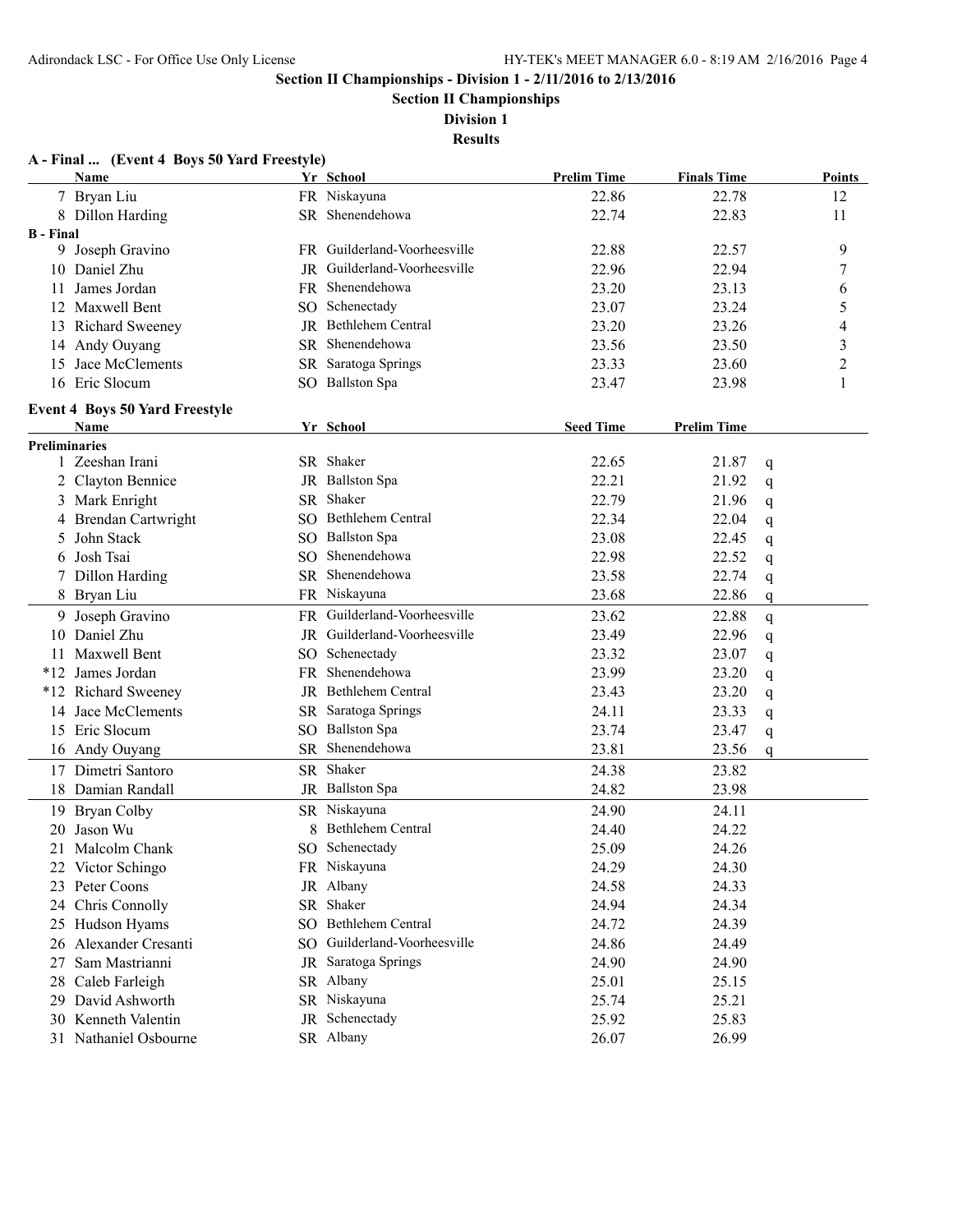**Section II Championships**

**Division 1**

**Results**

#### **Event 5 Boys 1 mtr Diving**

|                      | Name                                   |     | Yr School                    |                    | <b>Finals Score</b> |   | <b>Points</b>            |
|----------------------|----------------------------------------|-----|------------------------------|--------------------|---------------------|---|--------------------------|
|                      | 1 Nick Lydon                           |     | SO Shenendehowa              | 333.65             | 573.65              |   | 20                       |
| 2                    | Ian Killane                            |     | JR Shenendehowa              | 309.00             | 546.10              |   | 17                       |
| 3                    | <b>Jack Newton</b>                     |     | SR Niskayuna                 | 310.00             | 510.50              |   | 16                       |
| 4                    | Jack Larkin                            |     | JR Ballston Spa              | 255.55             | 498.20              |   | 15                       |
| 5                    | Matthew Chao                           |     | FR Niskayuna                 | 275.15             | 487.05              |   | 14                       |
| 6                    | Chris Redmond                          |     | JR Bethlehem Central         | 262.80             | 477.60              |   | 13                       |
|                      | Xavier Hults                           |     | FR Shaker                    | 252.65             | 402.25              |   | 12                       |
| 8                    | Erik Herrero                           |     | FR Shenendehowa              | 213.55             | 377.55              |   | 11                       |
| 9                    | Yang Zheng Foon                        | FR. | Shenendehowa                 | 207.50             | 358.05              |   | 9                        |
|                      | 10 Connor Smith                        |     | JR Shaker                    | 208.90             | 356.45              |   | $\sqrt{ }$               |
| 11                   | <b>Bryan Flores</b>                    |     | FR Shaker                    | 193.20             | 335.95              |   | 6                        |
|                      | 12 Austin Smith                        |     | JR Shaker                    | 202.90             | 333.05              |   | 5                        |
| 13                   | Brogan Lacey                           |     | JR Bethlehem Central         | 208.15             | 327.40              |   | $\overline{\mathcal{A}}$ |
|                      | 14 Jack Stringer                       | JR  | <b>Ballston Spa</b>          | 192.40             | 320.95              |   | $\mathfrak{Z}$           |
| 15                   | Cahal Kolakowski                       |     | JR Saratoga Springs          | 208.90             | 315.45              |   | $\overline{c}$           |
|                      | 16 Ethan Murphy                        |     | Saratoga Springs             | 173.55             | 276.30              |   | 1                        |
|                      | 17 Greydon Parker                      | 8   | Saratoga Springs             | 150.90             | 197.35              |   |                          |
|                      |                                        |     |                              |                    |                     |   |                          |
|                      | <b>Event 6 Boys 100 Yard Butterfly</b> |     |                              |                    |                     |   |                          |
|                      | Name                                   |     | Yr School                    | <b>Prelim Time</b> | <b>Finals Time</b>  |   | Points                   |
| A - Final            | 1 William Matz                         |     | SR Shaker                    | 52.44              | 51.26               |   | 20                       |
|                      | 2 Zach Zwijacz                         |     | SO Saratoga Springs          | 51.92              | 51.52               |   | 17                       |
| 3                    | Calvin Cleworth                        |     | SR Schenectady               | 52.22              | 51.61               |   | 16                       |
|                      | Ethan Bachert                          |     | JR Niskayuna                 | 52.50              | 52.39               |   | 15                       |
| 4                    |                                        |     | JR Shaker                    | 53.59              | 54.24               |   |                          |
| 5.                   | John Fitzgerald                        |     | FR Shenendehowa              | 54.24              |                     |   | 14                       |
| 6                    | Jackson Homan                          |     |                              |                    | 54.30               |   | 13                       |
| 7                    | Spencer Brownewell                     |     | SO Niskayuna                 | 54.86              | 54.36               |   | 12                       |
|                      | 8 Jeremy Collison                      |     | SR Guilderland-Voorheesville | 54.65              | 54.78               |   | 11                       |
| <b>B</b> - Final     | 9 Jace McClements                      |     | SR Saratoga Springs          | 54.91              | 54.68               |   | 9                        |
|                      | 10 Nicholas Salzone                    |     | FR Shenendehowa              | 55.96              | 55.37               |   | $\sqrt{ }$               |
|                      | 11 Peter Coons                         |     | JR Albany                    | 57.70              | 56.77               |   | 6                        |
|                      | 12 Shrujay Rompicherla                 |     | FR Shenendehowa              | 57.99              | 57.55               |   | 5                        |
|                      | *13 Ben Cazer                          |     | SR Niskayuna                 | 58.61              | 58.33               |   | 3.50                     |
|                      |                                        |     | SR Albany                    | 57.68              | 58.33               |   | 3.50                     |
|                      | *13 Caleb Farleigh                     |     | SO Shenendehowa              | 59.03              | 58.96               |   | $\overline{2}$           |
|                      | 15 Peter Kirkpatrick                   |     | 8 Bethlehem Central          |                    |                     |   |                          |
|                      | 16 Joseph Chiarella                    |     |                              | 59.19              | 59.26               |   | 1                        |
|                      | <b>Event 6 Boys 100 Yard Butterfly</b> |     |                              |                    |                     |   |                          |
|                      | <b>Name</b>                            |     | Yr School                    | <b>Seed Time</b>   | <b>Prelim Time</b>  |   |                          |
| <b>Preliminaries</b> |                                        |     |                              |                    |                     |   |                          |
|                      | 1 Zach Zwijacz                         |     | SO Saratoga Springs          | 52.79              | 51.92               | q |                          |
|                      | 2 Calvin Cleworth                      |     | SR Schenectady               | 53.33              | 52.22               | q |                          |
| 3                    | William Matz                           | SR  | Shaker                       | 51.49              | 52.44               | q |                          |
|                      | 4 Ethan Bachert                        |     | JR Niskayuna                 | 54.35              | 52.50               | q |                          |
| 5.                   | John Fitzgerald                        | JR  | Shaker                       | 56.10              | 53.59               | q |                          |
| 6                    | Jackson Homan                          |     | FR Shenendehowa              | 55.47              | 54.24               | q |                          |
| 7                    | Jeremy Collison                        |     | SR Guilderland-Voorheesville | 54.97              | 54.65               | q |                          |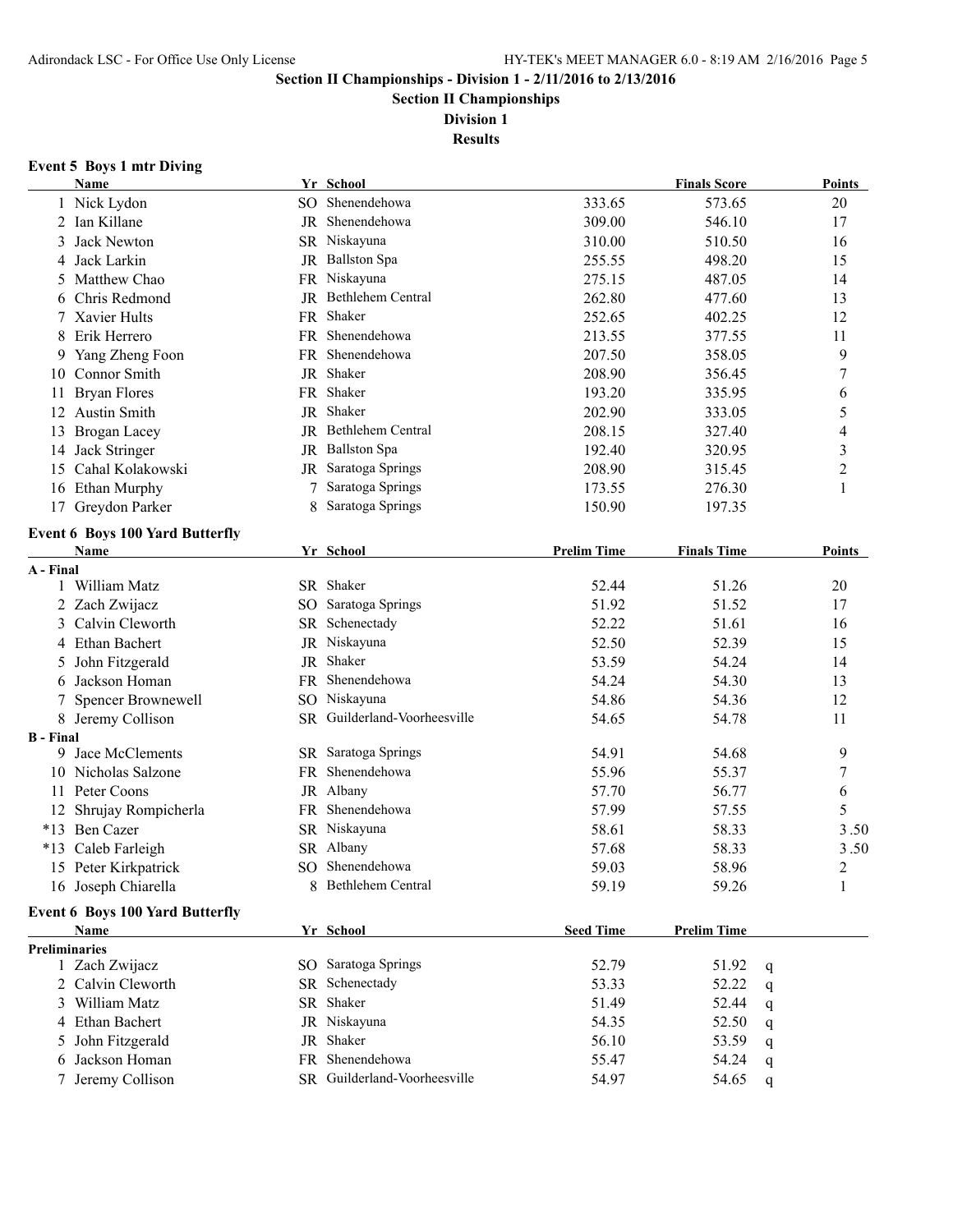**Section II Championships**

**Division 1**

**Results**

## **Preliminaries ... (Event 6 Boys 100 Yard Butterfly)**

|                      | <b>Name</b>                            |    | Yr School                    | <b>Seed Time</b>   | <b>Prelim Time</b> |        |               |
|----------------------|----------------------------------------|----|------------------------------|--------------------|--------------------|--------|---------------|
|                      | 8 Spencer Brownewell                   |    | SO Niskayuna                 | 57.08              | 54.86              | q      |               |
|                      | 9 Jace McClements                      |    | SR Saratoga Springs          | 57.59              | 54.91              | q      |               |
|                      | 10 Nicholas Salzone                    |    | FR Shenendehowa              | 57.85              | 55.96              | q      |               |
| 11                   | Caleb Farleigh                         |    | SR Albany                    | 58.54              | 57.68              | q      |               |
|                      | 12 Peter Coons                         |    | JR Albany                    | 58.30              | 57.70              | q      |               |
| 13                   | Shrujay Rompicherla                    | FR | Shenendehowa                 | 58.83              | 57.99              | q      |               |
|                      | 14 Ben Cazer                           |    | SR Niskayuna                 | 1:01.00            | 58.61              | q      |               |
|                      | 15 Peter Kirkpatrick                   |    | SO Shenendehowa              | 59.93              | 59.03              | q      |               |
|                      | 16 Joseph Chiarella                    |    | 8 Bethlehem Central          | 1:02.81            | 59.19              | q      |               |
|                      | 17 Andrew O'Connor                     |    | SO Shaker                    | 1:00.69            | 59.75              |        |               |
|                      | 18 James Barno                         |    | FR Ballston Spa              | 59.95              | 1:00.37            |        |               |
|                      | 19 Alexander Cresanti                  |    | SO Guilderland-Voorheesville | 1:02.10            | 1:00.48            |        |               |
|                      | 20 Nick Marron                         |    | 8 Saratoga Springs           | 1:01.13            | 1:00.92            |        |               |
| 21                   | Joseph Beletti-Naccarato               |    | JR Bethlehem Central         | 1:01.30            | 1:01.21            |        |               |
| 22                   | Colin Leonard                          |    | SO Bethlehem Central         | 1:02.23            | 1:02.55            |        |               |
| 23                   | Nate Einstein                          |    | SO Shaker                    | 1:03.47            | 1:03.39            |        |               |
| 24                   | Justin Nhan                            |    | SO Guilderland-Voorheesville | 1:02.48            | 1:03.94            |        |               |
| 25                   | Kenneth Valentin                       |    | JR Schenectady               | 1:07.77            | 1:04.51            |        |               |
|                      | 26 Karl Burkert                        |    | SO Ballston Spa              | 1:05.47            | 1:06.60            |        |               |
|                      | 27 Michael Potter                      |    | JR Bethlehem Central         | 1:07.87            | 1:07.11            |        |               |
|                      | 28 Christopher Goberdhan               |    | SO Schenectady               | 1:09.58            | 1:10.74            |        |               |
|                      | 29 Tyler Patillo                       |    | FR Schenectady               | 1:10.81            | 1:13.67            |        |               |
|                      | <b>Event 7 Boys 100 Yard Freestyle</b> |    |                              |                    |                    |        |               |
|                      |                                        |    |                              |                    |                    |        |               |
|                      | Name                                   |    |                              | <b>Prelim Time</b> |                    |        | <b>Points</b> |
| A - Final            |                                        |    | Yr School                    |                    | <b>Finals Time</b> |        |               |
|                      | 1 Clayton Bennice                      |    | JR Ballston Spa              | 47.70              | 47.58              |        | 20            |
|                      | 2 Mark Enright                         |    | SR Shaker                    | 48.01              | 48.09              |        | 17            |
| 3                    | Zeeshan Irani                          |    | SR Shaker                    | 47.61              | 48.21              |        | 16            |
|                      | 4 Brendan Cartwright                   |    | SO Bethlehem Central         | 48.89              | 48.57              |        | 15            |
| 5                    | John Fitzgerald                        | JR | Shaker                       | 48.92              | 49.67              |        | 14            |
|                      | 6 Frank Miao                           |    | SR Shaker                    | 49.69              | 49.98              |        | 13            |
|                      | Josh Tsai                              |    | SO Shenendehowa              | 49.52              | 50.46              |        | 12            |
| 8                    | John Stack                             |    | SO Ballston Spa              | 49.69              | 50.75              |        | 11            |
| <b>B</b> - Final     |                                        |    |                              |                    |                    |        |               |
|                      | 9 Joseph Gravino                       |    | FR Guilderland-Voorheesville | 50.18              | 49.52              |        | 9             |
|                      | 10 James Jordan                        |    | FR Shenendehowa              | 49.77              | 50.08              |        | 7             |
|                      | 11 Daniel Zhu                          |    | JR Guilderland-Voorheesville | 51.07              | 50.41              |        | 6             |
|                      | 12 Bryan Liu                           |    | FR Niskayuna                 | 50.40              | 50.71              |        | 5             |
|                      | 13 Richard Sweeney                     |    | JR Bethlehem Central         | 51.45              | 51.30              |        | 4             |
|                      | 14 Andy Ouyang                         |    | SR Shenendehowa              | 51.76              | 51.88              |        | 3             |
|                      | 15 Sammy Moumen                        |    | SR Shenendehowa              | 51.39              | 51.92              |        | 2             |
|                      | 16 Matthew Clarke                      |    | JR Bethlehem Central         | 51.71              | 54.91              |        | 1             |
|                      | <b>Event 7 Boys 100 Yard Freestyle</b> |    |                              |                    |                    |        |               |
|                      | Name                                   |    | Yr School                    | <b>Seed Time</b>   | <b>Prelim Time</b> |        |               |
| <b>Preliminaries</b> |                                        |    |                              |                    |                    |        |               |
|                      | 1 Zeeshan Irani<br>2 Clayton Bennice   |    | SR Shaker<br>JR Ballston Spa | 50.85<br>48.61     | 47.61<br>47.70     | q<br>q |               |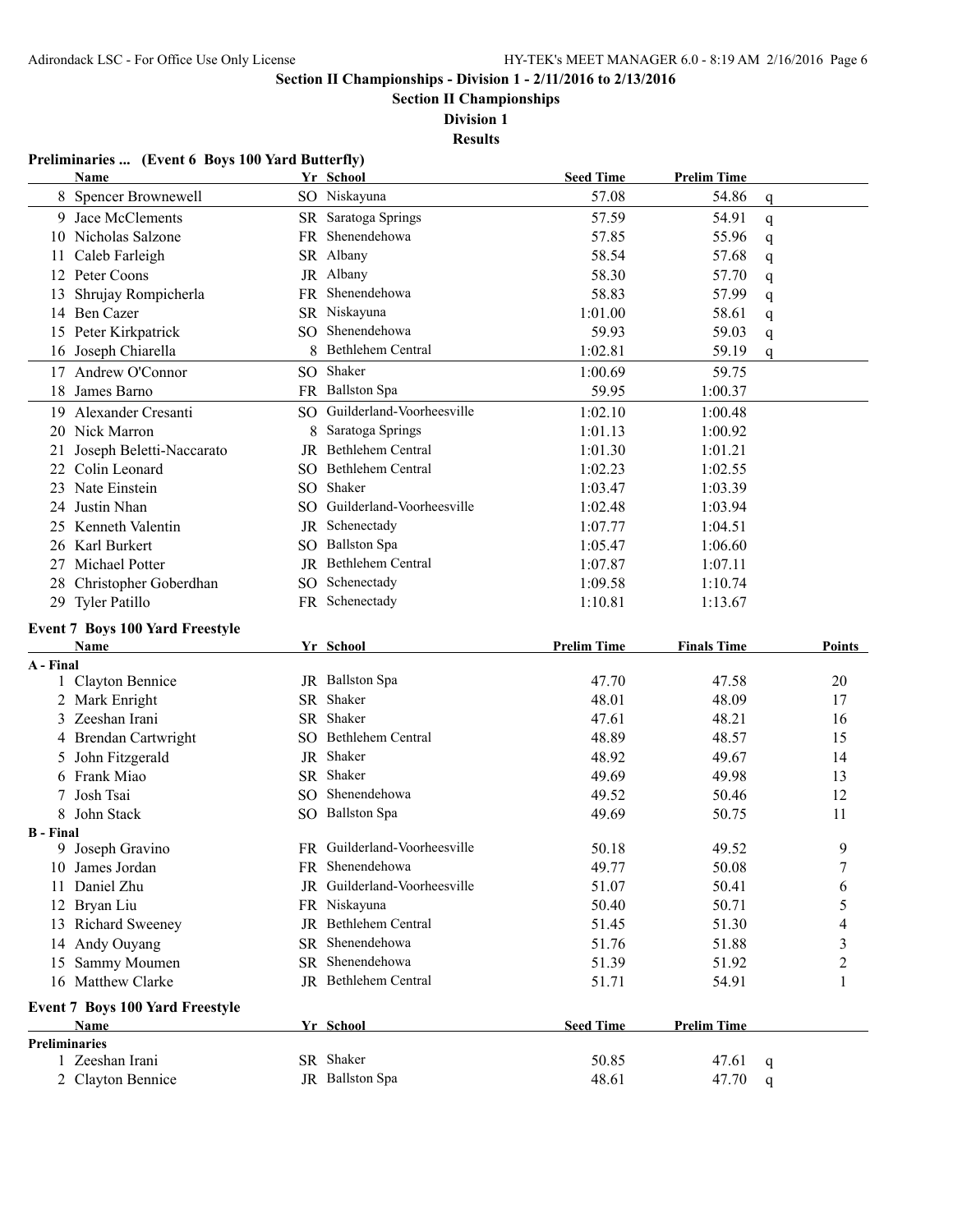**Section II Championships**

**Division 1**

**Results**

|                  | Preliminaries  (Event 7 Boys 100 Yard Freestyle) |                 |                              |                    |                    |                |
|------------------|--------------------------------------------------|-----------------|------------------------------|--------------------|--------------------|----------------|
|                  | Name                                             |                 | Yr School                    | <b>Seed Time</b>   | <b>Prelim Time</b> |                |
|                  | 3 Mark Enright                                   |                 | SR Shaker                    | 49.03              | 48.01              | q              |
|                  | 4 Brendan Cartwright                             |                 | SO Bethlehem Central         | 49.55              | 48.89              | q              |
| 5                | John Fitzgerald                                  |                 | JR Shaker                    | 49.97              | 48.92              | q              |
| 6                | Josh Tsai                                        |                 | SO Shenendehowa              | 50.59              | 49.52              | q              |
| $*7$             | John Stack                                       |                 | SO Ballston Spa              | 51.20              | 49.69              | q              |
| $*7$             | Frank Miao                                       |                 | SR Shaker                    | 52.09              | 49.69              | q              |
| 9                | James Jordan                                     |                 | FR Shenendehowa              | 51.67              | 49.77              | q              |
| 10               | Joseph Gravino                                   |                 | FR Guilderland-Voorheesville | 51.85              | 50.18              | q              |
| 11               | Bryan Liu                                        |                 | FR Niskayuna                 | 52.40              | 50.40              | q              |
| 12               | Daniel Zhu                                       | JR              | Guilderland-Voorheesville    | 51.56              | 51.07              | q              |
| 13               | Sammy Moumen                                     | SR.             | Shenendehowa                 | 53.51              | 51.39              | q              |
|                  | 14 Richard Sweeney                               |                 | JR Bethlehem Central         | 53.13              | 51.45              | q              |
|                  | 15 Matthew Clarke                                |                 | JR Bethlehem Central         | 53.73              | 51.71              | q              |
|                  | 16 Andy Ouyang                                   |                 | SR Shenendehowa              | 52.57              | 51.76              | q              |
|                  | 17 Derek Wolfe                                   | SO <sub>1</sub> | Niskayuna                    | 54.72              | 51.92              |                |
|                  | 18 Malcolm Chank                                 |                 | SO Schenectady               | 55.96              | 52.37              |                |
|                  | 19 Hudson Hyams                                  |                 | SO Bethlehem Central         | 53.73              | 52.82              |                |
|                  | 20 Victor Schingo                                |                 | FR Niskayuna                 | 54.46              | 53.30              |                |
|                  | 21 David Dennett                                 | SO.             | Saratoga Springs             | 54.84              | 53.57              |                |
| 22               | Eric Slocum                                      |                 | SO Ballston Spa              | 53.69              | 53.95              |                |
| 23.              | David Ashworth                                   |                 | SR Niskayuna                 | 56.22              | 54.49              |                |
|                  | 24 Damian Randall                                |                 | JR Ballston Spa              | 56.63              | 54.78              |                |
| 25               | Sedric Tello                                     |                 | JR Albany                    | 57.28              | 55.51              |                |
|                  | 26 Sam Mastrianni                                |                 | JR Saratoga Springs          | 55.50              | 56.37              |                |
|                  |                                                  |                 |                              |                    |                    |                |
|                  | <b>Event 8 Boys 500 Yard Freestyle</b>           |                 |                              |                    |                    |                |
| A - Final        | Name                                             |                 | Yr School                    | <b>Prelim Time</b> | <b>Finals Time</b> | <b>Points</b>  |
|                  | 1 Jesse Haraden                                  |                 | SR Ballston Spa              | 4:42.24            | 4:42.56            | 20             |
|                  | 2 George Enright                                 | SO.             | Shaker                       | 4:51.77            | 4:48.95            | 17             |
|                  | 3 Ian McElrath                                   | SO.             | Shaker                       | 4:52.20            | 4:50.85            | 16             |
|                  | 4 Nicholas Salzone                               | FR.             | Shenendehowa                 | 4:56.76            | 4:54.23            | 15             |
|                  | 5 Adam Kogan                                     |                 | JR Shenendehowa              | 4:54.38            | 4:54.43            | 14             |
| 6                | James Bonga                                      |                 | SR Ballston Spa              | 4:58.75            | 5:00.75            | 13             |
|                  | 7 Peter Schmeer                                  |                 | FR Shaker                    | 5:00.87            | 5:00.88            | 12             |
|                  | 8 Jacob Rosenblum                                |                 | SR Bethlehem Central         | 5:02.27            | 5:03.52            | 11             |
| <b>B</b> - Final |                                                  |                 |                              |                    |                    |                |
|                  | 9 Jack Ryan                                      | SO <sub>2</sub> | Shenendehowa                 | 5:05.56            | 5:00.13            | 9              |
|                  | 10 Michael Ardito                                | SO.             | Guilderland-Voorheesville    | 5:03.53            | 5:04.32            | 7              |
|                  | 11 Joseph Bouchard                               |                 | JR Shaker                    | 5:09.68            | 5:04.71            | 6              |
|                  | 12 Mark Lipkin                                   |                 | 8 Niskayuna                  | 5:10.12            | 5:06.41            | 5              |
| 13               | Juneau Wang                                      | 8               | Bethlehem Central            | 5:09.65            | 5:06.45            | 4              |
|                  | 14 John Moloney                                  |                 | SO Bethlehem Central         | 5:10.75            | 5:11.30            | 3              |
|                  | 15 Trevor Grigas                                 |                 | SO Niskayuna                 | 5:12.18            | 5:11.93            | $\overline{c}$ |
|                  |                                                  |                 |                              |                    |                    |                |

16 Kevin Ostrander SR Shenendehowa 5:13.18 5:15.59 1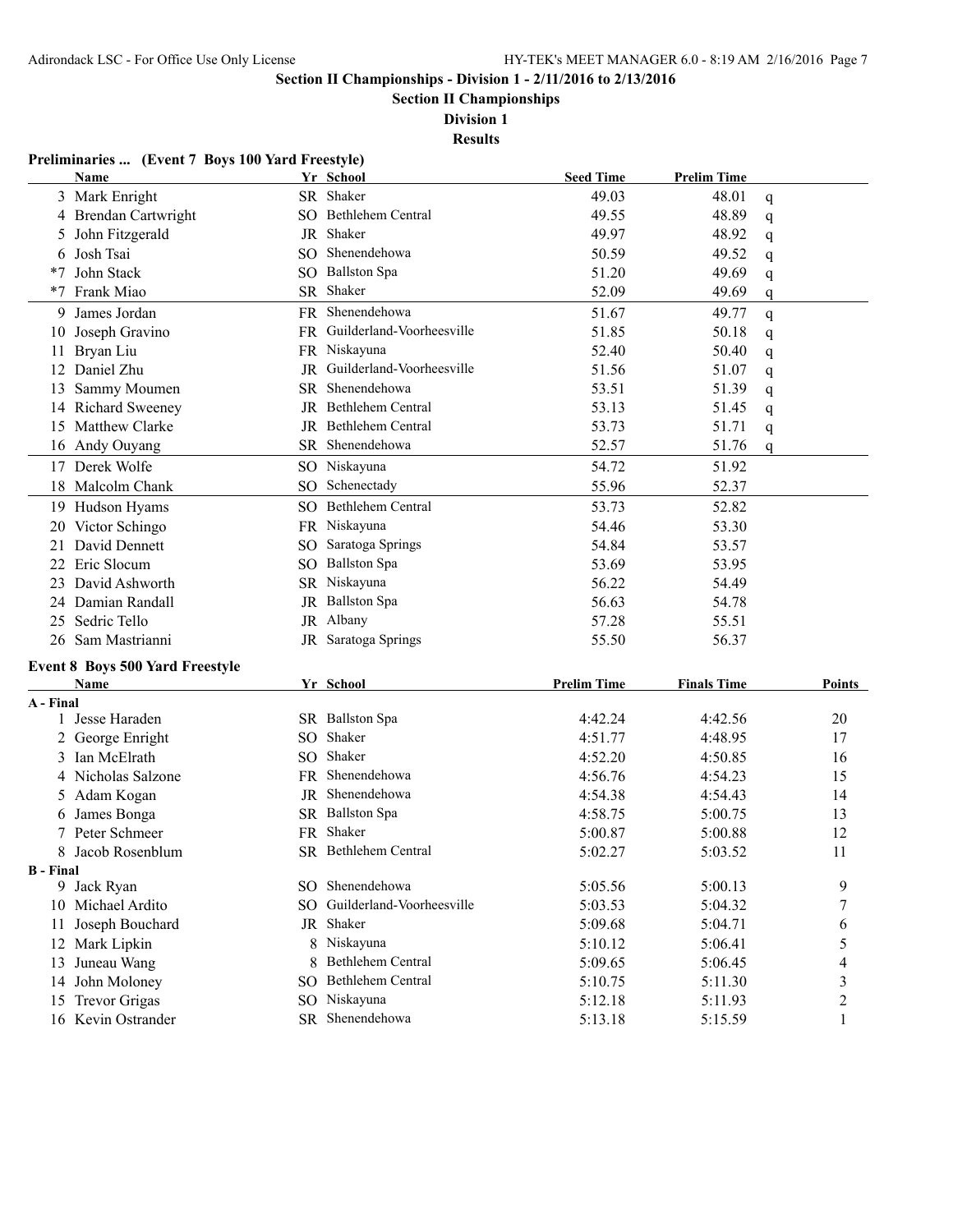**Section II Championships**

**Division 1 Results**

# **Event 8 Boys 500 Yard Freestyle**

|                      | Name                                                        |     | Yr School                    | <b>Seed Time</b>     | <b>Prelim Time</b>  |                          |
|----------------------|-------------------------------------------------------------|-----|------------------------------|----------------------|---------------------|--------------------------|
| <b>Preliminaries</b> |                                                             |     |                              |                      |                     |                          |
|                      | 1 Jesse Haraden                                             |     | SR Ballston Spa              | 4:44.82              | 4:42.24             | q                        |
|                      | 2 George Enright                                            | SO. | Shaker                       | 4:56.40              | 4:51.77             | q                        |
|                      | 3 Ian McElrath                                              | SO. | Shaker                       | 5:00.05              | 4:52.20             | q                        |
|                      | 4 Adam Kogan                                                | JR  | Shenendehowa                 | 4:56.45              | 4:54.38             | q                        |
| 5.                   | Nicholas Salzone                                            |     | FR Shenendehowa              | 5:05.04              | 4:56.76             | q                        |
| 6                    | James Bonga                                                 |     | SR Ballston Spa              | 5:00.09              | 4:58.75             | q                        |
|                      | 7 Peter Schmeer                                             |     | FR Shaker                    | 5:04.97              | 5:00.87             | q                        |
| 8                    | Jacob Rosenblum                                             |     | SR Bethlehem Central         | 5:09.35              | 5:02.27             | q                        |
|                      | 9 Michael Ardito                                            | SO. | Guilderland-Voorheesville    | 5:09.78              | 5:03.53             | q                        |
| 10                   | Jack Ryan                                                   |     | SO Shenendehowa              | 5:10.74              | 5:05.56             | q                        |
| 11                   | Juneau Wang                                                 | 8   | <b>Bethlehem Central</b>     | 5:09.35              | 5:09.65             | q                        |
|                      | 12 Joseph Bouchard                                          |     | JR Shaker                    | 5:14.49              | 5:09.68             | q                        |
|                      | 13 Mark Lipkin                                              |     | 8 Niskayuna                  | 5:22.16              | 5:10.12             | q                        |
| 14                   | John Moloney                                                |     | SO Bethlehem Central         | 5:23.92              | 5:10.75             | q                        |
| 15                   | <b>Trevor Grigas</b>                                        |     | SO Niskayuna                 | 5:19.46              | 5:12.18             | q                        |
|                      | 16 Kevin Ostrander                                          |     | SR Shenendehowa              | 5:26.63              | 5:13.18             | q                        |
| 17                   | Samuel Cole                                                 |     | FR Guilderland-Voorheesville | 5:35.22              | 5:13.50             |                          |
| 18                   | Cameron Goodspeed                                           |     | 8 Niskayuna                  | 5:20.62              | 5:14.77             |                          |
| 19                   | Dylan Haraden                                               |     | SO Ballston Spa              | 5:18.54              | 5:18.12             |                          |
| 20                   | John Jeffers                                                |     | JR Bethlehem Central         | 5:35.99              | 5:26.04             |                          |
| 21                   | Andrew Canjura                                              |     | FR Saratoga Springs          | 5:32.12              | 5:27.11             |                          |
| 22                   | James Barno                                                 |     | FR Ballston Spa              | 5:27.43              | 5:27.75             |                          |
|                      | 23 Sean Amberger                                            |     | SO Niskayuna                 | 5:50.47              | 5:35.95             |                          |
|                      | 24 Mark Gregory                                             | 8   | Saratoga Springs             | 5:36.53              | 5:36.86             |                          |
|                      | 25 Micheal Masten                                           | 8   | Saratoga Springs             | 5:45.39              | 5:46.22             |                          |
|                      | 26 Zachary Connolly                                         |     | JR Guilderland-Voorheesville | 6:09.05              | 6:05.64             |                          |
|                      |                                                             |     |                              |                      |                     |                          |
|                      | <b>Event 9 Boys 200 Yard Freestyle Relay</b><br><b>Team</b> |     | Relay                        | <b>Prelim Time</b>   | <b>Finals Time</b>  | Points                   |
| A - Final            |                                                             |     |                              |                      |                     |                          |
|                      | 1 Shaker                                                    |     |                              | 1:31.36              | 1:27.90             | 40                       |
|                      | 1) Mark Enright SR                                          |     | 2) George Enright SO         | 3) Frank Miao SR     | 4) Zeeshan Irani SR |                          |
|                      | 2 Shenendehowa                                              |     |                              | 1:35.16              | 1:30.52             | 34                       |
|                      | 1) James Jordan FR                                          |     | 2) Kaleb Hotaling FR         | 3) Dillon Harding SR | 4) Adam Kogan JR    |                          |
|                      | 3 Saratoga Springs                                          |     |                              | 1:34.33              | 1:31.51             | 32                       |
|                      | 1) Jace McClements SR                                       |     | 2) Nick Marron 8             | 3) David Dennett SO  | 4) Zach Zwijacz SO  |                          |
|                      | 4 Schenectady                                               |     |                              | 1:33.19              | 1:32.71             | 30                       |
|                      | 1) Calvin Cleworth SR                                       |     | 2) Maxwell Bent SO           | 3) Malcolm Chank SO  |                     | 4) Kenneth Valentin JR   |
|                      | 5 Ballston Spa                                              |     |                              | 1:35.26              | 1:34.01             | 28                       |
|                      | 1) Damian Randall JR                                        |     | 2) Tanner Damico JR          | 3) Eric Slocum SO    | 4) James Bonga SR   |                          |
|                      | 6 Bethlehem Central                                         |     |                              | 1:35.16              | 1:34.94             | 26                       |
|                      | 1) Jason Wu 8                                               |     | 2) Hudson Hyams SO           | 3) Matthew Clarke JR |                     | 4) Richard Sweeney JR    |
|                      | 7 Guilderland-Voorheesville                                 |     |                              | 1:41.71              | 1:40.37             | 24                       |
|                      | 1) Samuel Cole FR                                           |     | 2) Zachary Connolly JR       | 3) Justin Nhan SO    |                     | 4) Alexander Cresanti SO |
|                      | --- Niskayuna                                               |     |                              | 1:32.95              | DQ                  |                          |
|                      | 1) Bryan Liu FR                                             |     | 2) Ethan Bachert JR          | 3) Victor Schingo FR |                     | 4) Spencer Brownewell SO |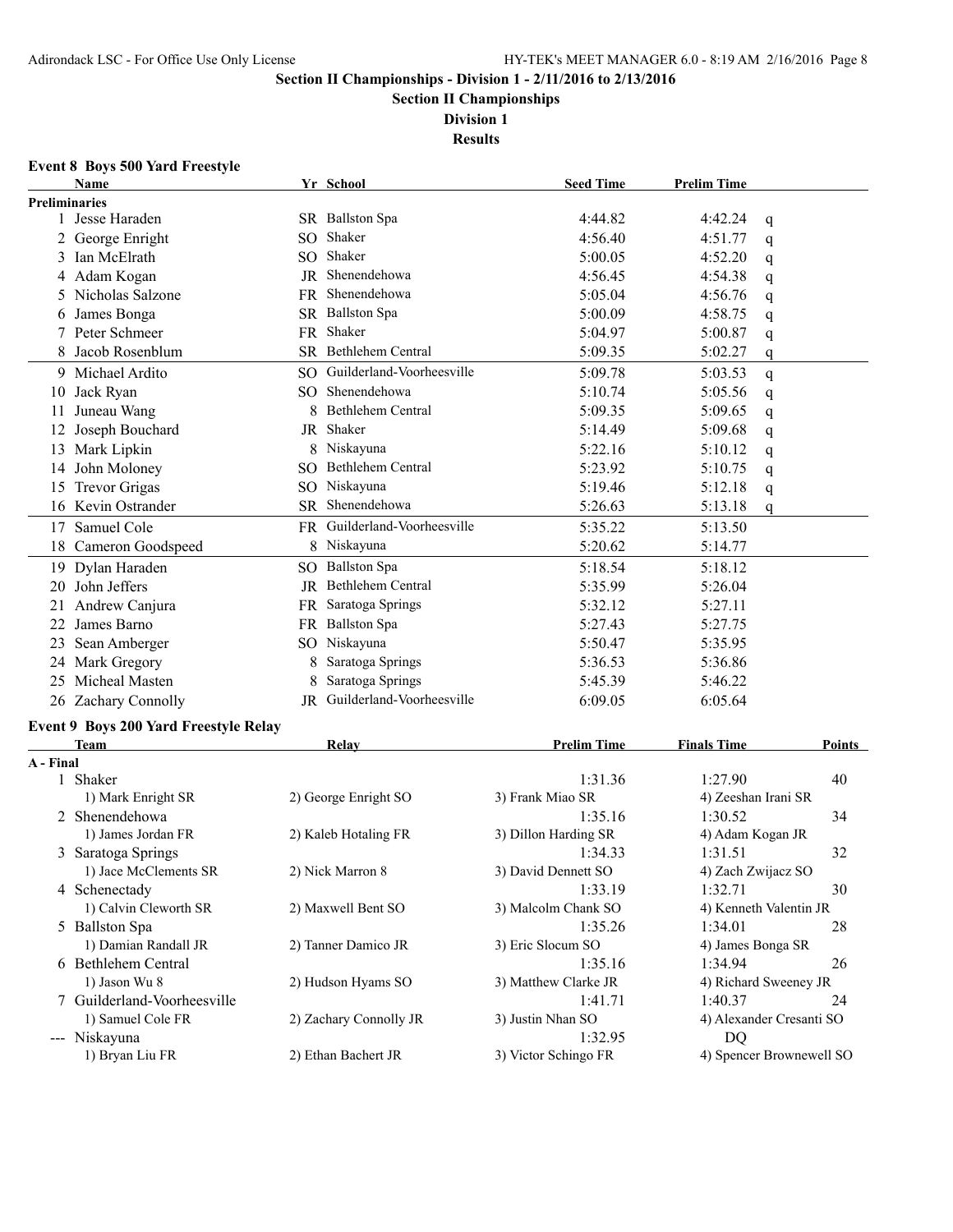**Section II Championships**

**Division 1**

**Results**

|                  | B - Final  (Event 9 Boys 200 Yard Freestyle Relay)<br><b>Team</b> |     | Relay                  | <b>Prelim Time</b>    | <b>Finals Time</b>       | Points              |
|------------------|-------------------------------------------------------------------|-----|------------------------|-----------------------|--------------------------|---------------------|
| <b>B</b> - Final |                                                                   |     |                        |                       |                          |                     |
|                  | --- Albany                                                        |     |                        | 1:50.98               | DQ                       |                     |
|                  | 1) Nathaniel Osbourne SR                                          |     | 2) John Rosenwig SO    | 3) Michael O'Neal SO  | 4) Whitney Macri JR      |                     |
|                  | <b>Event 9 Boys 200 Yard Freestyle Relay</b>                      |     |                        |                       |                          |                     |
|                  | <b>Team</b>                                                       |     | Relay                  | <b>Seed Time</b>      | <b>Prelim Time</b>       |                     |
|                  | <b>Preliminaries</b>                                              |     |                        |                       |                          |                     |
|                  | 1 Shaker                                                          |     |                        | 1:29.89               | 1:31.36<br>$\mathbf{q}$  |                     |
|                  | 1) Mark Enright SR                                                |     | 2) Frank Miao SR       | 3) Ian McElrath SO    | 4) George Enright SO     |                     |
|                  | 2 Niskayuna                                                       |     |                        | 1:37.26               | 1:32.95<br>$\mathsf{q}$  |                     |
|                  | 1) Bryan Liu FR                                                   |     | 2) Ethan Bachert JR    | 3) Victor Schingo FR  | 4) Spencer Brownewell SO |                     |
|                  | 3 Schenectady                                                     |     |                        | 1:38.38               | 1:33.19<br>$\mathsf{q}$  |                     |
|                  | 1) Calvin Cleworth SR                                             |     | 2) Maxwell Bent SO     | 3) Malcolm Chank SO   | 4) Kenneth Valentin JR   |                     |
|                  | 4 Saratoga Springs                                                |     |                        | 1:32.45               | 1:34.33<br>$\mathsf{q}$  |                     |
|                  | 1) Jace McClements SR                                             |     | 2) David Dennett SO    | 3) Sam Mastrianni JR  | 4) Zach Zwijacz SO       |                     |
|                  | *5 Bethlehem Central                                              |     |                        | 1:33.55               | 1:35.16<br>$\mathsf{q}$  |                     |
|                  | 1) Jason Wu 8                                                     |     | 2) Hudson Hyams SO     | 3) Matthew Clarke JR  | 4) Richard Sweeney JR    |                     |
|                  | *5 Shenendehowa                                                   |     |                        | 1:31.95               | 1:35.16<br>$\mathbf{q}$  |                     |
|                  | 1) Andy Ouyang SR                                                 |     | 2) Sammy Moumen SR     | 3) Kevin Ostrander SR | 4) Adam Kogan JR         |                     |
|                  | 7 Ballston Spa                                                    |     |                        | 1:33.38               | 1:35.26<br>$\mathsf{q}$  |                     |
|                  | 1) Jack Stringer JR                                               |     | 2) Erik Hallas SR      | 3) Eric Slocum SO     | 4) James Bonga SR        |                     |
|                  | 8 Guilderland-Voorheesville                                       |     |                        | 1:36.11               | 1:41.71<br>$\mathsf{q}$  |                     |
|                  | 1) Samuel Cole FR                                                 |     | 2) Zachary Connolly JR | 3) Justin Nhan SO     | 4) Alexander Cresanti SO |                     |
|                  | 9 Albany                                                          |     |                        | 1:45.31               | 1:50.98<br>$\mathbf{q}$  |                     |
|                  | 1) Nathaniel Osbourne SR                                          |     | 2) David Dimase SO     | 3) Michael O'Neal SO  | 4) Whitney Macri JR      |                     |
|                  | Event 10 Boys 100 Yard Backstroke                                 |     |                        |                       |                          |                     |
|                  | Name                                                              |     | Yr School              | <b>Prelim Time</b>    | <b>Finals Time</b>       | Points              |
| A - Final        |                                                                   |     |                        |                       |                          |                     |
| 1                | Joseph Homan                                                      |     | JR Shenendehowa        | 52.11                 | 52.26                    | 20                  |
|                  | 2 Alexander Taber                                                 |     | SR Bethlehem Central   | 53.64                 | 52.52                    | 17                  |
| 3                | Nicholas Buff                                                     |     | SR Shaker              | 53.67                 | 53.58                    | 16                  |
| 4                | Jesse Haraden                                                     |     | SR Ballston Spa        | 55.08                 | 55.01                    | 15                  |
| 5.               | <b>Brian Harding</b>                                              | SO. | Shenendehowa           | 54.71                 | 55.02                    | 14                  |
| 6.               | Spencer Brownewell                                                |     | SO Niskayuna           | 56.08                 | 56.30                    | 13                  |
|                  | 7 Matthew Kearney                                                 | JR  | Shaker                 | 57.38                 | 57.37                    | 12                  |
|                  | 8 Scott Ward                                                      |     | FR Niskayuna           | 57.40                 | 58.12                    | 11                  |
| <b>B</b> - Final |                                                                   |     |                        |                       |                          |                     |
|                  | 9 Nate Marron                                                     |     | SO Saratoga Springs    | 57.69                 | 57.56                    | 9                   |
|                  | 10 Bryan Colby                                                    |     | SR Niskayuna           | 59.37                 | 58.16                    | 7                   |
|                  | 11 Zack Lassetter                                                 | 8   | Shenendehowa           | 59.23                 | 58.89                    | 6                   |
|                  | 12 Joseph Beletti-Naccarato                                       |     | JR Bethlehem Central   | 59.29                 | 59.05                    | 5                   |
|                  | 13 Chris Connolly                                                 |     | SR Shaker              | 58.53                 | 59.24                    | 4                   |
|                  | 14 Michael Galvin                                                 | SO. | Shenendehowa           | 1:00.33               | 1:00.47                  | 3                   |
|                  | 15 Dimetri Santoro                                                |     | SR Shaker              |                       |                          |                     |
|                  |                                                                   |     | SO Ballston Spa        | 1:01.36               | 1:01.15                  | $\overline{2}$<br>1 |
|                  | 16 Dylan Haraden                                                  |     |                        | 1:02.45               | 1:01.38                  |                     |
|                  | Event 10 Boys 100 Yard Backstroke                                 |     |                        |                       |                          |                     |
|                  | <b>Name</b>                                                       |     | Yr School              | <b>Seed Time</b>      | <b>Prelim Time</b>       |                     |
|                  | <b>Preliminaries</b>                                              |     |                        |                       |                          |                     |
|                  | 1 Joseph Homan                                                    |     | JR Shenendehowa        | 54.39                 | 52.11<br>$\mathbf q$     |                     |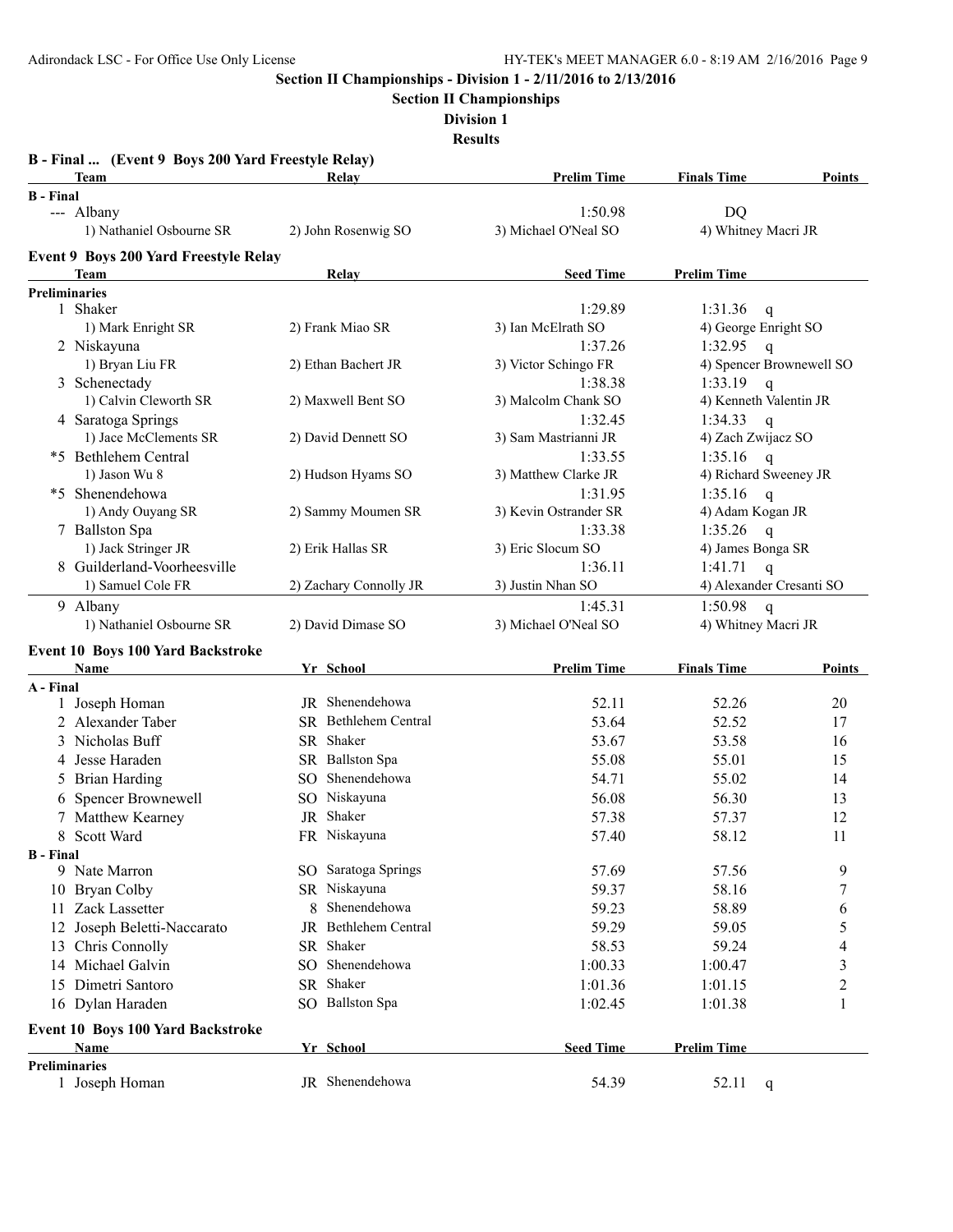**Section II Championships**

**Division 1**

#### **Results**

## **Preliminaries ... (Event 10 Boys 100 Yard Backstroke)**

|                      | Name                                        |   | Yr School                    | <b>Seed Time</b>   | <b>Prelim Time</b> |   |        |
|----------------------|---------------------------------------------|---|------------------------------|--------------------|--------------------|---|--------|
|                      | 2 Alexander Taber                           |   | SR Bethlehem Central         | 54.00              | 53.64              | q |        |
|                      | 3 Nicholas Buff                             |   | SR Shaker                    | 54.38              | 53.67              | q |        |
|                      | 4 Brian Harding                             |   | SO Shenendehowa              | 57.20              | 54.71              | q |        |
| 5                    | Jesse Haraden                               |   | SR Ballston Spa              | 55.50              | 55.08              | q |        |
|                      | <b>Spencer Brownewell</b>                   |   | SO Niskayuna                 | 57.96              | 56.08              | q |        |
|                      | Matthew Kearney                             |   | JR Shaker                    | 57.31              | 57.38              | q |        |
| 8                    | Scott Ward                                  |   | FR Niskayuna                 | 58.01              | 57.40              | q |        |
|                      | 9 Nate Marron                               |   | SO Saratoga Springs          | 58.63              | 57.69              | q |        |
| 10                   | Chris Connolly                              |   | SR Shaker                    | 1:00.99            | 58.53              | q |        |
| 11                   | Zack Lassetter                              | 8 | Shenendehowa                 | 1:01.21            | 59.23              | q |        |
|                      | 12 Joseph Beletti-Naccarato                 |   | JR Bethlehem Central         | 59.10              | 59.29              | q |        |
| 13                   | <b>Bryan Colby</b>                          |   | SR Niskayuna                 | 1:00.90            | 59.37              | q |        |
|                      | 14 Michael Galvin                           |   | SO Shenendehowa              | 1:02.46            | 1:00.33            |   |        |
|                      | 15 Dimetri Santoro                          |   | SR Shaker                    | 1:07.14            | 1:01.36            | q |        |
|                      | 16 Dylan Haraden                            |   | SO Ballston Spa              | 1:02.17            | 1:02.45            | q |        |
|                      |                                             |   |                              |                    |                    | q |        |
|                      | 17 Ryan Fisk                                |   | SO Bethlehem Central         | 1:06.31            | 1:04.29            |   |        |
|                      | 18 Mark Gregory                             | 8 | Saratoga Springs             | 1:08.07            | 1:05.29            |   |        |
| 19                   | Sedric Tello                                |   | JR Albany                    | 1:07.18            | 1:05.68            |   |        |
| 20                   | Josh Zheng                                  | 8 | <b>Bethlehem Central</b>     | 1:09.07            | 1:06.28            |   |        |
| 21                   | Josef Laurer                                | 8 | Saratoga Springs             | 1:07.56            | 1:06.51            |   |        |
|                      | 22 Patrick Buckley                          |   | SR Saratoga Springs          | 1:12.27            | 1:09.60            |   |        |
|                      | 23 Sean Amberger                            |   | SO Niskayuna                 | 1:12.89            | 1:10.14            |   |        |
|                      | 24 Sean Spinks                              |   | JR Schenectady               | 1:12.05            | 1:12.39            |   |        |
|                      |                                             |   |                              |                    |                    |   |        |
|                      |                                             |   |                              |                    |                    |   |        |
|                      | Event 11 Boys 100 Yard Breaststroke<br>Name |   | Yr School                    | <b>Prelim Time</b> | <b>Finals Time</b> |   | Points |
| A - Final            |                                             |   |                              |                    |                    |   |        |
|                      | 1 Luther Gordon                             |   | SR Shenendehowa              | 58.01              | 56.97              |   | 20     |
| 2                    | Tanner Damico                               |   | JR Ballston Spa              | 58.39              | 57.80              |   | 17     |
| 3                    | Steven Yu                                   |   | SO Shaker                    | 59.69              | 59.64              |   | 16     |
|                      | 4 Connor Doyle                              |   | JR Bethlehem Central         | 1:01.51            | 1:01.75            |   | 15     |
|                      | 5 Kaleb Hotaling                            |   | FR Shenendehowa              | 1:01.74            | 1:01.95            |   | 14     |
|                      | 6 Dillon Harding                            |   | SR Shenendehowa              | 1:02.07            | 1:02.09            |   | 13     |
|                      | 7 Trevor Matuszyk                           |   | SR Niskayuna                 | 1:02.54            | 1:02.53            |   | 12     |
|                      | 8 Jackson Homan                             |   | FR Shenendehowa              | 1:02.28            | 1:03.38            |   | 11     |
| <b>B</b> - Final     |                                             |   |                              |                    |                    |   |        |
|                      | 9 Andrew O'Connor                           |   | SO Shaker                    | 1:04.77            | 1:03.25            |   | 9      |
|                      | 10 Luke Julien                              |   | SO Shaker                    | 1:04.29            | 1:03.38            |   | 7      |
|                      | 11 Maxwell Bent                             |   | SO Schenectady               | 1:03.45            | 1:04.50            |   | 6      |
|                      | 12 Michael Ardito                           |   | SO Guilderland-Voorheesville | 1:04.57            | 1:05.48            |   | 5      |
|                      | 13 Allen Zhou                               |   | SO Bethlehem Central         | 1:05.09            | 1:05.88            |   | 4      |
|                      | 14 Benjamin Goodrich                        |   | SO Bethlehem Central         | 1:06.05            | 1:07.29            |   | 3      |
|                      | 15 Joseph Chiarella                         |   | 8 Bethlehem Central          | 1:06.17            | 1:07.40            |   | 2      |
|                      | 16 Matthew Kearney                          |   | JR Shaker                    | 1:05.07            | 1:09.88            |   |        |
|                      |                                             |   |                              |                    |                    |   |        |
|                      | Event 11 Boys 100 Yard Breaststroke         |   |                              |                    |                    |   |        |
| <b>Preliminaries</b> | Name                                        |   | Yr School                    | <b>Seed Time</b>   | <b>Prelim Time</b> |   |        |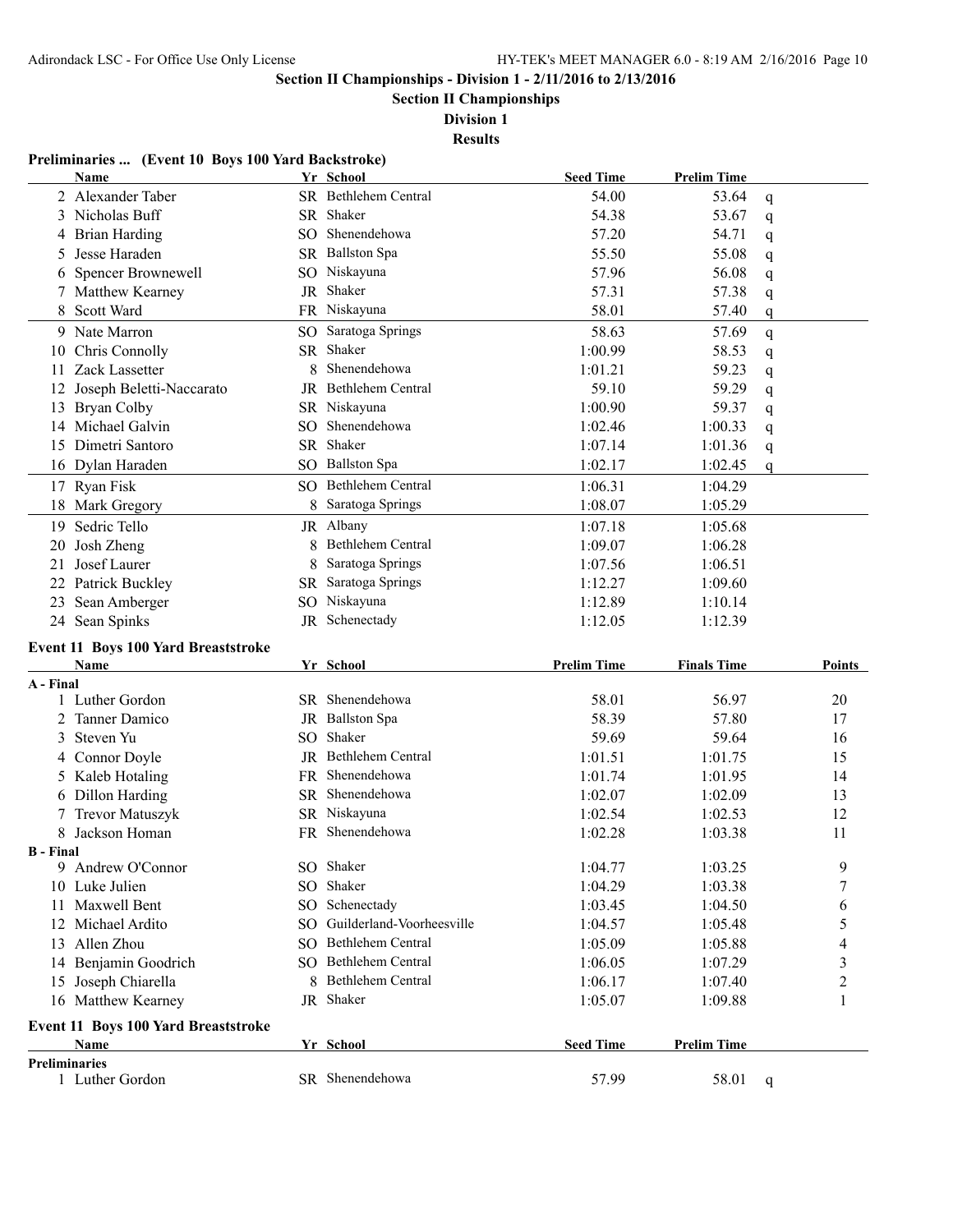**B - Final**

**Section II Championships - Division 1 - 2/11/2016 to 2/13/2016**

**Section II Championships**

**Division 1**

**Results**

#### **Preliminaries ... (Event 11 Boys 100 Yard Breaststroke)**

|           | Name                                   | Yr School                    | <b>Seed Time</b>         | <b>Prelim Time</b> |                       |
|-----------|----------------------------------------|------------------------------|--------------------------|--------------------|-----------------------|
|           | 2 Tanner Damico                        | JR Ballston Spa              | 1:00.45                  | 58.39              | q                     |
|           | 3 Steven Yu                            | SO Shaker                    | 1:01.42                  | 59.69              | $\mathsf{q}$          |
|           | 4 Connor Doyle                         | JR Bethlehem Central         | 1:02.49                  | 1:01.51            | q                     |
|           | 5 Kaleb Hotaling                       | FR Shenendehowa              | 1:04.22                  | 1:01.74            | $\mathsf{q}$          |
|           | 6 Dillon Harding                       | SR Shenendehowa              | 1:06.04                  | 1:02.07            | $\mathsf{q}$          |
|           | 7 Jackson Homan                        | FR Shenendehowa              | 1:04.65                  | 1:02.28            | $\mathsf{q}$          |
|           | 8 Trevor Matuszyk                      | SR Niskayuna                 | 1:05.07                  | 1:02.54            | q                     |
|           | 9 Maxwell Bent                         | SO Schenectady               | 1:06.03                  | 1:03.45            | q                     |
|           | 10 Luke Julien                         | SO Shaker                    | 1:07.82                  | 1:04.29            | q                     |
|           | 11 Michael Ardito                      | SO Guilderland-Voorheesville | 1:06.37                  | 1:04.57            | q                     |
|           | 12 Andrew O'Connor                     | SO Shaker                    | 1:05.31                  | 1:04.77            | q                     |
|           | 13 Matthew Kearney                     | JR Shaker                    | 1:08.48                  | 1:05.07            | q                     |
|           | 14 Allen Zhou                          | SO Bethlehem Central         | 1:06.79                  | 1:05.09            | q                     |
|           | 15 Benjamin Goodrich                   | SO Bethlehem Central         | 1:08.20                  | 1:06.05            | q                     |
|           | 16 Joseph Chiarella                    | 8 Bethlehem Central          | 1:11.45                  | 1:06.17            | $\mathbf{q}$          |
|           | 17 Cameron Goodspeed                   | 8 Niskayuna                  | 1:10.71                  | 1:06.97            |                       |
|           | 18 Adam Bollinger                      | SR Saratoga Springs          | 1:08.39                  | 1:07.10            |                       |
|           | 19 Mike Bucholtz                       | JR Ballston Spa              | 1:11.31                  | 1:08.03            |                       |
|           | 20 Jack Larkin                         | JR Ballston Spa              | 1:12.68                  | 1:08.72            |                       |
|           | 21 Alexander Hodge                     | FR Ballston Spa              | 1:11.32                  | 1:09.70            |                       |
|           | 22 Owen LaFlamme                       | SO Niskayuna                 | 1:13.17                  | 1:10.34            |                       |
|           | 23 Connor Walton                       | SR Schenectady               | 1:14.16                  | 1:12.50            |                       |
|           | 24 Chase Collins                       | SR Saratoga Springs          | 1:15.30                  | 1:13.12            |                       |
|           | 25 Venn Engstrom                       | 7 Albany                     | 1:16.02                  | 1:14.38            |                       |
|           | 26 Zachary Connolly                    | JR Guilderland-Voorheesville | 1:14.36                  | 1:14.72            |                       |
|           | 27 Josef Laurer                        | 8 Saratoga Springs           | 1:16.67                  | 1:21.24            |                       |
|           | Event 12 Boys 400 Yard Freestyle Relay |                              |                          |                    |                       |
|           | <b>Team</b>                            | Relay                        | <b>Prelim Time</b>       | <b>Finals Time</b> | Points                |
| A - Final |                                        |                              |                          |                    |                       |
|           | 1 Shaker                               |                              | 3:20.12                  | 3:13.93            | 40                    |
|           | 1) George Enright SO                   | 2) Ian McElrath SO           | 3) John Fitzgerald JR    | 4) William Matz SR |                       |
|           | 2 Shenendehowa                         |                              | 3:26.56                  | 3:15.84            | 34                    |
|           | 1) Josh Tsai SO                        | 2) Joseph Homan JR           | 3) Adam Kogan JR         |                    | 4) Luther Gordon SR   |
|           | 3 Ballston Spa                         |                              | 3:16.73                  | 3:17.37            | 32                    |
|           | 1) John Stack SO                       | 2) James Bonga SR            | 3) Jesse Haraden SR      |                    | 4) Clayton Bennice JR |
|           | 4 Bethlehem Central                    |                              | 3:33.92                  | 3:20.89            | 30                    |
|           | 1) Matthew Clarke JR                   | 2) Connor Doyle JR           | 3) Brendan Cartwright SO |                    | 4) Alexander Taber SR |
|           | 5 Guilderland-Voorheesville            |                              | 3:26.41                  | 3:22.14            | 28                    |
|           | 1) Jeremy Collison SR                  | 2) Michael Ardito SO         | 3) Daniel Zhu JR         |                    | 4) Joseph Gravino FR  |
|           | 6 Niskayuna                            |                              | 3:28.15                  | 3:25.06            | 26                    |
|           | 1) Ethan Bachert JR                    | 2) Scott Ward FR             | 3) Trevor Matuszyk SR    | 4) Derek Wolfe SO  |                       |

7 Saratoga Springs 3:26.04 3:25.64 24 1) Jace McClements SR 2) Nate Marron SO 3) David Dennett SO 4) Zach Zwijacz SO 8 Schenectady 3:34.25 3:32.50 22 1) Calvin Cleworth SR 2) Maxwell Bent SO 3) Malcolm Chank SO 4) Connor Walton SR

9 Albany 3:51.30 3:49.11 18 1) Caleb Farleigh SR 2) Whitney Macri JR 3) Sedric Tello JR 4) Peter Coons JR